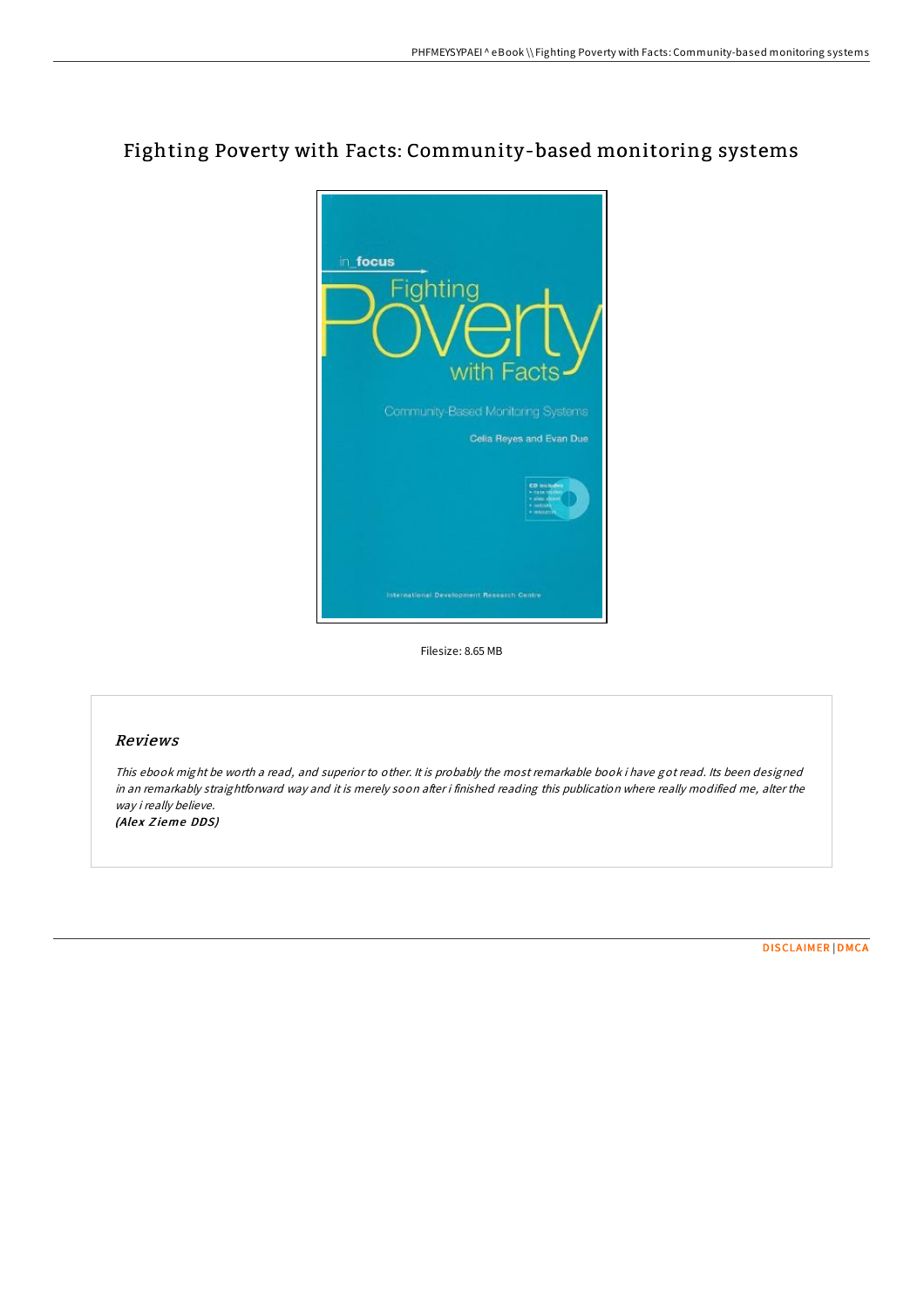#### FIGHTING POVERTY WITH FACTS: COMMUNITY-BASED MONITORING SYSTEMS



To save Fighting Poverty with Facts: Community-based monitoring systems eBook, remember to access the button beneath and save the ebook or get access to additional information which are relevant to FIGHTING POVERTY WITH FACTS: COMMUNITY-BASED MONITORING SYSTEMS book.

International Development Research Centre. Paperback. Book Condition: new. BRAND NEW, Fighting Poverty with Facts: Community-based monitoring systems, Celia Reyes, For more than two decades, governments and development agencies around the world have focused on reducing poverty. There have been advances, but progress has been uneven and nearly a quarter of the world's population still suffers from extreme "income poverty." Income poverty, however, is only part of the picture. A multifaceted account of poverty and human welfare incorporates elements that go beyond income to capture the characteristics of poverty as experienced by the poor themselves. This book presents the Community-Based Monitoring System (CBMS), which recognizes that the poor must be involved in planning public programs that affect their livelihoods. It further recognizes that, to be effective, development programs must be targeted and informed by relevant, current and accurate disaggregated data. To accomplish this, CBMS brings together communities and local authorities to gather and monitor locally obtained, verifiable information about actual living conditions and to use this information for planning and policymaking. Drawing from CBMS experience in Africa and Asia, the authors present recommendations for policymakers, donor agencies, and researchers. They also present guidelines for developing and implementing poverty monitoring systems in other regions of the world.

 $\sqrt{\frac{1}{n}}$ Read Fig hting Po ve rty with Facts : Co [mmunity-based](http://almighty24.tech/fighting-poverty-with-facts-community-based-moni.html) mo nito ring s ys tems Online B Download PDF Fighting Poverty with Facts: Co[mmunity-based](http://almighty24.tech/fighting-poverty-with-facts-community-based-moni.html) monitoring systems